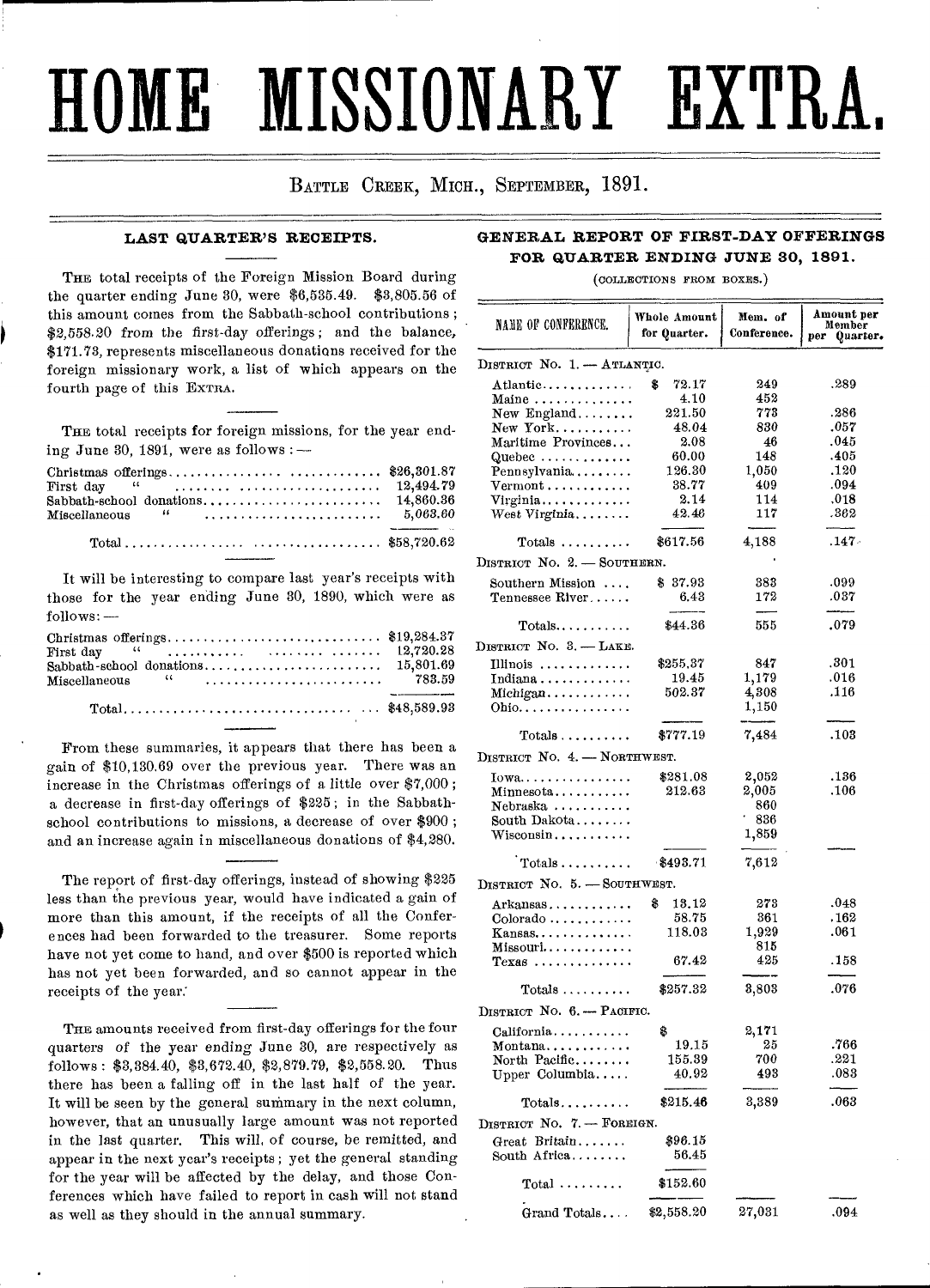Sharps

# **ITEMIZED REPORT OF FIRST-DAY**

## **OFFERINGS**

FOR QUARTER ENDING

| MICHIGAN.                                                                         |                                      | Watrou<br><br>Willis,       |
|-----------------------------------------------------------------------------------|--------------------------------------|-----------------------------|
|                                                                                   | \$<br>4<br>10                        | Wright                      |
| Arbela,<br>Almena,                                                                | 25                                   | Webbe                       |
| Allegan,                                                                          | 4<br>61                              | Westpl<br>${\bf White}$     |
| Alma,                                                                             | 36<br>88                             | Indivio                     |
| Brookfield,<br>Burlington,                                                        | 1<br>00                              |                             |
| Byron Center,                                                                     | 3<br>39                              | To                          |
| Bay City,                                                                         | 2<br>58<br>3                         |                             |
| Blendon,<br>Bancroft,                                                             | 00<br>5<br>00                        |                             |
| Bear Lake,                                                                        | 3<br>02                              | Beloit,                     |
| Bedford,<br>Birmingham,                                                           | 52<br>5<br>ĴО.                       | Burder                      |
| Battle Creek,                                                                     | 151<br>74                            | Busby,                      |
| Ceresco,                                                                          | 97<br>$\frac{5}{2}$                  | Clyde,                      |
| Charlotte,<br>Climax,                                                             | 52<br>4<br>02                        | Chetop<br>Columl            |
| Colon,                                                                            | 2<br>40                              | Empor<br>El Dor             |
| Carson City,                                                                      | 1<br>55                              | Floren                      |
| Carlton Center,<br>Cedar Springs,                                                 | 8<br>88<br>18                        | Galena                      |
| Detroit,                                                                          | 6<br>59                              | Greenl                      |
| Decatur,                                                                          | 3<br>00                              | Hallon<br>Herrin            |
| $\mathbf{p}$ ouglas,<br>Denver,                                                   | 6<br>49<br>3<br>24                   | Harvey<br>Hillsbo           |
| East Saginaw,                                                                     | 6<br>00                              |                             |
| Eaton Rapids,                                                                     | 4<br>63                              | Lowe,<br>Leaven             |
| Elmwood,<br>Elk Rapids,                                                           | 2<br>95<br>1<br>30                   | $\mathbf L$ one $\mathbf E$ |
| Escanaba,                                                                         | 4<br>00                              | ${\bf Lehigh}$              |
| Еlу,                                                                              | $\ddot{\textbf{4}}$<br>22<br>4<br>33 | Moline<br>Newto:            |
| Flint,                                                                            | 2<br>28                              | Neutra                      |
| Fairgrove,<br>Freeland,                                                           | 1<br>63                              | Ottawa                      |
| Frankfort,                                                                        | 1<br>00<br>60                        | Otis,<br>Osborn             |
| Fenton,<br>Greenville,                                                            | 5<br>20                              | Palern                      |
| Grandville,                                                                       | 50                                   | Richla:                     |
| Grand Rapids,<br>Grass Lake,                                                      | 3<br>12<br>1<br>00                   | 3alina,<br>Stover,          |
| Gowen,                                                                            | 3<br>90                              | Seneca                      |
| Greenbush and                                                                     | Du-                                  | Tampa<br>Topeka             |
| plain,<br>Hanover,                                                                | 8<br>64<br>50<br>1                   | Wameg                       |
| Holly                                                                             | 26                                   |                             |
| Hazelton,                                                                         | 70<br>4                              | Τо                          |
| Howell<br>Hoytville,                                                              | 3<br>88<br>65                        |                             |
| Hastings,                                                                         | 7<br>68                              |                             |
| Horton,<br>Ionia,                                                                 | 36<br>2<br>88                        | Atlanti                     |
|                                                                                   | 9<br>41                              | Ames,                       |
| Ithaca.<br>Imlay City,                                                            | 60                                   | Afton,                      |
| Jackson.<br>Kent City,                                                            | 6<br>94<br>2<br>19                   | $_{\rm Ataliss}$<br>Audub   |
| Lapeer,                                                                           | 1<br>45                              | Beama                       |
| Lyons and Muir,                                                                   | 70<br>15<br>2                        | <b>Bowma</b>                |
| Lowell,                                                                           | 05<br>77<br>6                        | Bonapa<br>Boone,            |
| Leslie,<br>Lakeview,                                                              | 2<br>00                              | Cedar                       |
| Memphis,                                                                          | 2<br>96<br>2<br>66                   | Croton<br>Castan            |
| Mundy,<br>Maple Grove (B. Co.),<br>Maple Grove (S. Co.),<br>Maple Grove (S. Co.), | 1<br>37                              | ounci,                      |
|                                                                                   | 71                                   | Coon F<br>Des Mo            |
| Monterey,<br>Mt. Morris,                                                          | 9<br>14<br>37                        | $\mathbf H$<br>Elk          |
| Morrice,                                                                          | 2<br>ЗI                              | Elk<br>н                    |
| N. Bı<br>Ovid,<br>Branch,                                                         | 2<br>32<br>4                         | Eddyvi                      |
| Orange,                                                                           | 21<br>11<br>11                       | Fairfiel<br>Fontar          |
| Otsego,                                                                           | 5<br>61                              | Gilmar                      |
| Orleans,<br>Ogden Center,                                                         | 4<br>98<br>1                         | Grinne                      |
| Pārkville,                                                                        | 45<br>4<br>32                        | Hartle;<br>Kelly,           |
| Quincy,<br>Ransom,                                                                | 12<br>08                             | Keota,<br>Knoxvi            |
| Riverside,                                                                        | 4<br>94                              |                             |
| Reese,                                                                            | 61<br>75                             | Lansin<br>Lisbon            |
| Rochester,                                                                        | 50                                   | Mt. Ple                     |
| Sherman,<br>Spencer Creek,                                                        | 29<br>5<br>00                        | Marsha<br>Moravi            |
| Spring Arbor,                                                                     | 45                                   | Monroe                      |
| Saranac,                                                                          | 42                                   | Nevada                      |
| St. Charles,<br>Scottville,                                                       | 8<br>00<br>5<br>50                   | Osceol<br>Olin,             |
| St. Louis,                                                                        | 2<br>10                              | ď<br>Pilot                  |
| Shelby,                                                                           | 3<br>50                              | Parker                      |
| Traverse City,<br>Vanderbilt,                                                     | 4<br>25<br>3<br>08                   | Radeli:<br>Ruthv€           |
| Vermontville,                                                                     | 1<br>00                              | Riverto                     |
| Vassar,                                                                           | Б<br>09                              | Smithl                      |
|                                                                                   |                                      |                             |

| ΙG<br>JUNE                                                                                                                                                                                                                                                                                                                                                                                                                                                                                                                                                                              | 30,     | 1891.      |                                                                                                                                                                                 |                                                                                                                                                                                                                                                    | 51.<br>.<br>Sp<br>Sa.<br>Sto                                                                                                                                                                                                                              |
|-----------------------------------------------------------------------------------------------------------------------------------------------------------------------------------------------------------------------------------------------------------------------------------------------------------------------------------------------------------------------------------------------------------------------------------------------------------------------------------------------------------------------------------------------------------------------------------------|---------|------------|---------------------------------------------------------------------------------------------------------------------------------------------------------------------------------|----------------------------------------------------------------------------------------------------------------------------------------------------------------------------------------------------------------------------------------------------|-----------------------------------------------------------------------------------------------------------------------------------------------------------------------------------------------------------------------------------------------------------|
| Watrousville,<br>Willis,<br>Wright,<br>Webberville,<br>Westphalia,<br>White Lake,<br>Individuals,<br>Total,                                                                                                                                                                                                                                                                                                                                                                                                                                                                             |         | S<br>\$502 | 4<br>1<br>23<br>4<br>1<br>1<br>1                                                                                                                                                | 52<br>75<br>08<br>53<br>75<br>15<br>56<br>37                                                                                                                                                                                                       | w,<br>W.<br>w۰<br>W<br>Wi<br>Wi<br>w٠<br>In(                                                                                                                                                                                                              |
|                                                                                                                                                                                                                                                                                                                                                                                                                                                                                                                                                                                         | KANSAS. |            |                                                                                                                                                                                 |                                                                                                                                                                                                                                                    |                                                                                                                                                                                                                                                           |
| Beloit,<br>Burden.<br>Busby,<br>Clyde,<br>Chetopa,<br>Columbus,<br>Emporia,<br>El Dorado,<br>Florence,<br>Galena<br>Greenleaf,<br>Hallonett,<br>Hansasser,<br>Herrington,<br>Harvey Co.,<br>Hillsboro,<br>$\overline{\text{Lowe}}$                                                                                                                                                                                                                                                                                                                                                      |         | \$         | 1<br>1<br>2<br>3<br>3<br>2<br>1<br>12<br>12<br>6<br>1<br>2                                                                                                                      | 40<br>30<br>55<br>27<br>60<br>75<br>50<br>69<br>60<br>11<br>85<br>77<br>50<br>10                                                                                                                                                                   | Al<br>Al<br>Αņ<br>Bk<br>Co.<br>Eа<br>Ed<br>Ell<br>En<br>Fl<br>Jai<br>Мi<br>Ņο<br>Pa:<br>$_{\rm Ph}$<br>Pit<br>$\overline{P}$<br>$\mathbf{p}_0$                                                                                                            |
| Lowe,<br>Leavenworth,<br>Lone Elm,<br>Lehigh,<br>Moline,<br>Newter<br>Newton,<br>Neutral,<br>Ottawa,<br>Otis,<br>Osborne,<br>Palermo,<br>Richland,<br>Salina,<br>Stover,<br>Seneca,<br>Tampa,<br>Topeka,<br>Wāmego,<br>Total,                                                                                                                                                                                                                                                                                                                                                           |         | \$118      | 14<br>6<br>3<br>2<br>1<br>5<br>9<br>6<br>1<br>2<br>1<br>2<br>4<br>1                                                                                                             | 44<br>28<br>00<br>50<br>34<br>24<br>95<br>50<br>28<br>67<br>80<br>67<br>50<br>75<br>60<br>03                                                                                                                                                       | $_{\rm Ph}$<br>Ra<br>Ra<br>$_{\rm Re}$<br>Ro<br>Sal<br>Sh<br>$_{\rm Sh}$<br>Ste<br>Su<br>Sir<br>W٤<br>W١<br>w<br>W)<br>Wi<br>Yο<br>In                                                                                                                     |
|                                                                                                                                                                                                                                                                                                                                                                                                                                                                                                                                                                                         | IOWA.   |            |                                                                                                                                                                                 |                                                                                                                                                                                                                                                    |                                                                                                                                                                                                                                                           |
| Atlantic,<br>Ames,<br>Afton,<br>Atalissa,<br>Audubon,<br>Beaman,<br>Bowman's Grove,<br>Bonaparte,<br>Boone,<br>Cedar Rapids,<br>Croton,<br>Castana,<br>Council Bluffs,<br>Casar Danidae<br>Coon Rapids,<br>Des Moines,<br>Elk Horn, No. 1,<br>Elk Horn, No. 2,<br>Eddyville,<br>Fairfield,<br>Fontanelle,<br>Gilman.<br>Grinnell,<br>Hartley,<br>Kelly,<br>Keota,<br>Knoxville,<br>Lansing,<br>Lisbon,<br>Mt. Pleasant,<br>Marshalltown,<br>Moravia,<br>Monroe,<br>Nevada,<br>Osceola,<br>Olin,<br>Pilot<br>Mound,<br>Parkersburg,<br>Radcliffe,<br>Ruthven,<br>Riverton,<br>Smithland, |         | \$         | 4<br>3<br>18<br>8<br>4<br>4<br>1<br>1<br>1<br>1<br>3<br>4<br>3<br>2<br>12<br>ō<br>7<br>6<br>2<br>2<br>2<br>4<br>5<br>13<br>10<br>8<br>2<br>7<br>2<br>2<br>5<br>1<br>8<br>7<br>2 | 17<br>00<br>95<br>17<br>50<br>00<br>65<br>50<br>25<br>33<br>25<br>65<br>85<br>30<br>74<br>09<br>65<br>ōU<br>25<br>50<br>75<br>40<br>33<br>85<br>50<br>00<br>45<br>50<br>95<br>15<br>85<br>80<br>01<br>41<br>05<br>70<br>78<br>00<br>ե5<br>07<br>65 | Aν<br>Br<br>Be<br>Ba<br>$_{\rm De}$<br>Еu<br>Fit<br>Ft.<br>Fli<br>$_{\rm Gr}$<br>Βu<br>н.<br>Ki<br>Lu<br>L8.<br>Lo,<br>Lit<br>Ma<br>Mа<br>Мi<br>Μi<br>Mз<br>Мa<br>Mc<br>Mi<br>Mа<br>Mа<br>Μt<br>Ne<br>Ne<br>Oа<br>Pu<br>Pla<br>Po<br>Ra<br>Ra<br>Ri<br>Ro |

| Sandyville,<br>State Center,                          | v<br>٠.<br>75<br>1          |
|-------------------------------------------------------|-----------------------------|
| Sioux City,                                           | 75<br>1<br>2<br>23          |
| Spencer,                                              | 9<br>75                     |
| Spor<br>Salina,<br>Trom Lake,                         | 50<br>1                     |
|                                                       | 4<br>55<br>2<br>30          |
| Waukon,<br>W. Union,                                  | 51                          |
| <br>Woodburn,<br>W. Branch,                           | 7<br>37<br>2                |
| winthrop,                                             | 60<br>4<br>80               |
| Winterset,<br>Weston,                                 | 4<br>96                     |
| Individuals,                                          | è<br>20<br>21               |
|                                                       |                             |
| Total,                                                | 08<br>\$281                 |
|                                                       |                             |
| PENNSYLVANIA.                                         |                             |
| Alba,                                                 | \$<br>5<br>67               |
| Allentown,                                            | 1<br>00                     |
| Austin,<br>Blockville,                                | 4<br>16<br>ı<br>02          |
| Corydon,                                              | 3<br>01                     |
| East Otto,                                            | 8<br>50<br>77               |
| Edinboro,<br>Elk Lake,                                | 1<br>1<br>30                |
| Emporium,                                             | 1<br>92                     |
| Fleetwood,<br>Jamestown,                              | 2<br>80<br>4<br>67          |
| Midway,<br>North Warren,                              | 17<br>4                     |
|                                                       | 3<br>05                     |
| Painted Post,<br>Philadelphia,                        | 64<br>20<br>64              |
| Pittsburg,<br>Port Alleghany,                         | 4<br>52                     |
|                                                       | 37<br>1<br>69<br>1          |
| Portville,<br>Phœnixville.                            | 50<br>1                     |
| Randolph, N.<br>Y.,                                   | 2<br>70                     |
| Raymond,                                              | 2<br>69                     |
| Reading,<br>Roaring Branch,                           | 2<br>00                     |
| Salamanca,                                            | 1<br>56<br>12<br>1          |
| Shingle House,<br>Shunk,                              | 35                          |
| Steamburg,<br>Sunderlenville,<br>Sinelairville,       | 92                          |
|                                                       | 2<br>63                     |
|                                                       |                             |
|                                                       | 25<br>1                     |
|                                                       | 2<br>36                     |
|                                                       | $\mathbf{1}$<br>25          |
| Waterford,<br>Wellsville,<br>West Valley,<br>Wheeler, | 12<br>50<br>77<br>8         |
| Williamsport,<br>Youngsville,                         | 78                          |
| Individuals,                                          | 11<br>$_{02}$               |
| Total,                                                | \$126<br>30                 |
| WISCONSIN.                                            |                             |
|                                                       |                             |
| A von,                                                | \$<br>6<br>50               |
| Briggsville,                                          | 8<br>18<br>$_{\rm 3}$<br>50 |
| Beldenville,<br>Baraboo,                              | 2<br>40                     |
| Debello,                                              | 85                          |
| Eureka,<br>Fish Creek.                                | 5<br>90<br>19               |
| Ft.<br>Howard,                                        | 78                          |
| Flintville.                                           | 5<br>2<br>54<br>4<br>50     |
| Grand Rapids,                                         | 7<br>21                     |
| Rumbird.<br>H. Mile Grove                             | 14<br>60                    |
| Kickapoo,<br>Lucas,                                   | 50<br>3<br>05               |
| La Grange,                                            | 1<br>15                     |
| Loyal,                                                | 2<br>97<br>9<br>97          |
| Prairie,<br>$_{\rm Little}$<br>Mauston,               | 64                          |
| Mackford                                              | 5<br>80                     |
| Misha Mokwa.<br>Milton Junction,                      | 2<br>70<br>1<br>98          |
| Works.<br>Maple                                       | 3<br>52                     |
| Madison,<br>Mosinee,                                  | 3<br>75<br>4<br>05          |
| Milwaukee,                                            | 18<br>34                    |
| Mackford,                                             | 17<br>5<br>3<br>00          |
| Maiden Rock.                                          | 2<br>45                     |
| Mt. Sterling,<br>New London,                          | 1<br>60                     |
| Neenah                                                | 7<br>99<br>10<br>82         |
| Oakland,<br>Pulcifer,                                 | 25                          |
| Plainfield,                                           | 00                          |
| Poy Sippi<br>Raymond,                                 | 27<br>91<br>1<br>89         |
| Racine,<br>River Falls,                               | $\mathbf{1}$<br>47<br>80    |

| $\overline{1}$ $94$<br>1<br>75<br>Sand Prairie,<br>Amos,<br>$\overline{1}$ 47<br>2 23<br>Sturgeon Bay,<br>Berea,<br>270<br>9 75<br>Summit Center,<br>961<br>Kinawha,<br>265<br>1 50<br>Scott,<br>Newburg,<br>455<br>Victory,<br>632<br>5 00<br>Individuals,<br>230<br>Waterloo,<br>95<br>8 10<br>51<br>Individuals,<br>Total,<br>737<br>Rec'd in last quarter, 11 28<br>260<br>UPPER COLUMBIA.<br>480<br>Total,<br>\$214 12<br>4 96<br>Not rec'd by Treasurer,<br>Lostine, Oregon,<br>Milton<br>\$<br>220<br>so not in general report.<br>721<br>Milton,<br>Farmington, Wash.,<br>235<br>NEW YORK.<br>Farmington, Ger., "<br>\$281 08<br>2 00<br>Garfield,<br>\$<br>40<br>Adams Centre,<br>$\pm$ 1<br>395<br>Pataha,<br>353<br>Brookfield,<br>$\pm 4$<br>A.<br>Spokane,<br>Walla Walla,<br>25<br>Frankfort,<br>$\sim$<br>50<br>50<br>Governor,<br>Idaho,<br>Viola,<br>\$<br>567<br>50<br>Genoa,<br>Individuals,<br>$1\,00$<br>200<br>Jeddo,<br>4 16<br>52<br>Norfolk,<br>Total,<br>1 02<br>1 00<br>Oswego,<br>3 01<br>869<br>Pulaski,<br>350<br>TENNESSEE RIVER.<br>1 75<br>Pierrepont,<br>1 77<br>2 00<br>Roosevelt,<br>1 30<br>15 72<br>Rome,<br>\$3 51<br>Cross Plains,<br>192<br>20<br>Syracuse,<br>Springville,<br>280<br>1 00<br>West Monroe,<br>Individuals,<br>1 00<br>467<br>5 00<br>West Bangor,<br>4 17<br>4 95<br>Individuals,<br>Total,<br>3 05<br>64<br>\$48 04<br>Total,<br>20 64<br><b>INDIANA.</b><br>452<br>NEW ENGLAND.<br>1 37<br>\$.<br>75<br>169<br>Angola,<br>150<br>Bourbon,<br>Nashua, N. H., \$<br>New Ipswich, N. H., Washington,<br>Boston, Mass.,<br>963<br>270<br>12 23<br>Barbers Mills,<br>301<br>3 00<br>Brookston,<br>269<br>5 00<br>Denver,<br>2 00<br>Frankton,<br>6 52<br>Charlemont,<br>Ġ.<br>168<br>Glenwood<br>156<br>598<br>Dartmouth,<br>Hartford City,<br>44<br>1 12<br>$\frac{1}{1}$ $\frac{86}{14}$<br>Lynn,<br>New Bedford,<br>957<br>35<br>Indianapolis,<br>$\ddot{\phantom{1}}$<br>288<br>92<br>Newburyport,<br>$\frac{1}{7}$ $\frac{90}{00}$<br>Kokomo,<br>$\ddot{\phantom{a}}$<br>Kewana,<br>Reading.<br>1 26<br>263<br>$-4.4$<br>4 25<br>Marion,<br>So. Amherst,<br>So. Lancaster,<br>$\frac{107}{2} \frac{07}{53}$<br>1 10<br>64<br>$\begin{smallmatrix} 1 & 25 \\ 2 & 36 \end{smallmatrix}$<br>Moroceo<br>North Liberty,<br>Springfield.<br>Viney'd Haven.<br>275<br>7 00<br>125<br>Olivett Chapel,<br>119<br>1250<br>Plymouth,<br>Greenwood, R.I.,<br>4 40<br>8 77<br>78<br>66<br>Rochester.<br>South Milford,<br>Green Hill,<br>485<br>66.<br>4 75<br>50<br>Peace Dale,<br>$\mathbf{6.6}$<br>11 02<br>Waldron,<br>3 98<br>Slocumville,<br>Conn.,<br>4 4 9<br>Walkerton,<br>Berlin,<br>1 82<br>\$126 30<br>West Liberty,<br>East Canaan, "<br>1372<br>$\sim 10$<br>Individuals,<br>140<br>Hampton,<br>$\mathcal{L}$<br>367<br>Norwich,<br>\$48 76<br>5 03<br>Total,<br>Individuals,<br>Not rec'd by Treas.,<br>\$221 50<br>Total,<br>\$<br>650<br>818<br>350<br>CALIFORNIA.<br>240<br>NO. PACIFIC.<br>85<br>5 90<br>\$4 49<br>Arroyo Grande,<br>Oregon, \$1 75<br>4 00<br>Albany,<br>19<br>Bakersfield,<br>55<br>Bearerton,<br>578<br>13 00<br>Buena Park,<br>$\alpha$<br>Coquille,<br>254<br>Calistoga,<br>Crystal Springs,<br>465<br>East Portland, "<br>Elk City<br>47 80<br>450<br>Elk City,<br>6 00<br>Eureka<br>12 20<br>791<br>46<br>Eugene,<br>325<br>14 60<br>Elmonte,<br>٠,<br>Gravel Ford,<br>1 15<br>50<br>1 20<br>Ferndale,<br>$\mathfrak{c}\mathfrak{c}$<br>Harrisburg,<br>305<br>Grass Valley,<br>1 00<br>44<br>Marquam,<br>1 15<br>9 00<br>Grangeville,<br>66<br>222<br>297<br>Newburg,<br>250<br>Lachwood,<br>$\ddot{\phantom{a}}$<br>Royal.<br>1 20<br>997<br>Lockport,<br>$\ddot{\phantom{a}}$<br>St. John's,<br>64<br>1257<br>Los Angeles,<br>44<br>8 77<br>Salem,<br>5<br>-80<br>Mc Dearmond,<br>520<br>44<br>Woodburn,<br>70<br>2<br>Oakland,<br>56 52<br>$\bullet$ 6<br>West Union,<br>198<br>Petaluma,<br>160<br>Wash.,<br>250<br>Carrolton,<br>352<br>Plaeerville,<br>235<br>Maple Valley,<br>.,<br>375<br>1185<br>Reno,<br>gs.<br>Rosedale,<br>405<br>380<br>Sacramento,<br>44<br>20 O7<br>Seattle,<br>18 34<br>San Francisco,<br>150<br>$\mathbf{G}$<br>Spring Brook,<br>17<br>3 00<br>5.<br>San Diego,<br>œ<br>Tacoma,<br>3 00<br>San Pasqual,<br>150<br>$\epsilon$<br>Toledo,<br>1 00<br>245<br>Santa Rosa,<br>6 30<br>$\overline{1}$<br>Wilkeson,<br>160<br>Santa Barbara,<br>140<br>B. C.,<br>Victoria,<br>7<br>-99<br>Stockton,<br>275<br>Individuals,<br>2180<br>1082<br>6 00<br>Santa Ana,<br>Rec'd in last quarter,<br>25<br>6 00<br>Soquel,<br>200<br>St. Clair,<br>4 40<br>Total,<br>791<br>1275<br>Individuals,<br>189<br>MONTANA.<br>147<br>Total,<br>\$238 18<br>80<br>Not rec'd by Treasurer, so<br>262<br>not in general report.<br>Livingston, | \$<br>-75<br>2<br>75<br>$\mathbf{i}$ | 875<br>Stevens Point,<br>\$<br>Sextonville,<br>412 | W. VIRGINIA.                 |
|-------------------------------------------------------------------------------------------------------------------------------------------------------------------------------------------------------------------------------------------------------------------------------------------------------------------------------------------------------------------------------------------------------------------------------------------------------------------------------------------------------------------------------------------------------------------------------------------------------------------------------------------------------------------------------------------------------------------------------------------------------------------------------------------------------------------------------------------------------------------------------------------------------------------------------------------------------------------------------------------------------------------------------------------------------------------------------------------------------------------------------------------------------------------------------------------------------------------------------------------------------------------------------------------------------------------------------------------------------------------------------------------------------------------------------------------------------------------------------------------------------------------------------------------------------------------------------------------------------------------------------------------------------------------------------------------------------------------------------------------------------------------------------------------------------------------------------------------------------------------------------------------------------------------------------------------------------------------------------------------------------------------------------------------------------------------------------------------------------------------------------------------------------------------------------------------------------------------------------------------------------------------------------------------------------------------------------------------------------------------------------------------------------------------------------------------------------------------------------------------------------------------------------------------------------------------------------------------------------------------------------------------------------------------------------------------------------------------------------------------------------------------------------------------------------------------------------------------------------------------------------------------------------------------------------------------------------------------------------------------------------------------------------------------------------------------------------------------------------------------------------------------------------------------------------------------------------------------------------------------------------------------------------------------------------------------------------------------------------------------------------------------------------------------------------------------------------------------------------------------------------------------------------------------------------------------------------------------------------------------------------------------------------------------------------------------------------------------------------------------------------------------------------------------------------------------------------------------------------------------------------------------------------------------------------------------------------------------------------------------------------------------------------------------------------------------------------------------------------------------------------------------------------------------------------------------------------------------------------------------------------------------------------------------------------------------------------------------------------------------------------------------------------------------------------------------------------------------------------------------------------------------------------------------------------------------------------------------------------------------------------------------------------------------------------------------------------------------------------------------------|--------------------------------------|----------------------------------------------------|------------------------------|
|                                                                                                                                                                                                                                                                                                                                                                                                                                                                                                                                                                                                                                                                                                                                                                                                                                                                                                                                                                                                                                                                                                                                                                                                                                                                                                                                                                                                                                                                                                                                                                                                                                                                                                                                                                                                                                                                                                                                                                                                                                                                                                                                                                                                                                                                                                                                                                                                                                                                                                                                                                                                                                                                                                                                                                                                                                                                                                                                                                                                                                                                                                                                                                                                                                                                                                                                                                                                                                                                                                                                                                                                                                                                                                                                                                                                                                                                                                                                                                                                                                                                                                                                                                                                                                                                                                                                                                                                                                                                                                                                                                                                                                                                                                                                                 |                                      |                                                    | \$730                        |
|                                                                                                                                                                                                                                                                                                                                                                                                                                                                                                                                                                                                                                                                                                                                                                                                                                                                                                                                                                                                                                                                                                                                                                                                                                                                                                                                                                                                                                                                                                                                                                                                                                                                                                                                                                                                                                                                                                                                                                                                                                                                                                                                                                                                                                                                                                                                                                                                                                                                                                                                                                                                                                                                                                                                                                                                                                                                                                                                                                                                                                                                                                                                                                                                                                                                                                                                                                                                                                                                                                                                                                                                                                                                                                                                                                                                                                                                                                                                                                                                                                                                                                                                                                                                                                                                                                                                                                                                                                                                                                                                                                                                                                                                                                                                                 |                                      |                                                    | 205                          |
|                                                                                                                                                                                                                                                                                                                                                                                                                                                                                                                                                                                                                                                                                                                                                                                                                                                                                                                                                                                                                                                                                                                                                                                                                                                                                                                                                                                                                                                                                                                                                                                                                                                                                                                                                                                                                                                                                                                                                                                                                                                                                                                                                                                                                                                                                                                                                                                                                                                                                                                                                                                                                                                                                                                                                                                                                                                                                                                                                                                                                                                                                                                                                                                                                                                                                                                                                                                                                                                                                                                                                                                                                                                                                                                                                                                                                                                                                                                                                                                                                                                                                                                                                                                                                                                                                                                                                                                                                                                                                                                                                                                                                                                                                                                                                 |                                      |                                                    | 18 50                        |
|                                                                                                                                                                                                                                                                                                                                                                                                                                                                                                                                                                                                                                                                                                                                                                                                                                                                                                                                                                                                                                                                                                                                                                                                                                                                                                                                                                                                                                                                                                                                                                                                                                                                                                                                                                                                                                                                                                                                                                                                                                                                                                                                                                                                                                                                                                                                                                                                                                                                                                                                                                                                                                                                                                                                                                                                                                                                                                                                                                                                                                                                                                                                                                                                                                                                                                                                                                                                                                                                                                                                                                                                                                                                                                                                                                                                                                                                                                                                                                                                                                                                                                                                                                                                                                                                                                                                                                                                                                                                                                                                                                                                                                                                                                                                                 |                                      |                                                    |                              |
|                                                                                                                                                                                                                                                                                                                                                                                                                                                                                                                                                                                                                                                                                                                                                                                                                                                                                                                                                                                                                                                                                                                                                                                                                                                                                                                                                                                                                                                                                                                                                                                                                                                                                                                                                                                                                                                                                                                                                                                                                                                                                                                                                                                                                                                                                                                                                                                                                                                                                                                                                                                                                                                                                                                                                                                                                                                                                                                                                                                                                                                                                                                                                                                                                                                                                                                                                                                                                                                                                                                                                                                                                                                                                                                                                                                                                                                                                                                                                                                                                                                                                                                                                                                                                                                                                                                                                                                                                                                                                                                                                                                                                                                                                                                                                 |                                      |                                                    | \$4246                       |
|                                                                                                                                                                                                                                                                                                                                                                                                                                                                                                                                                                                                                                                                                                                                                                                                                                                                                                                                                                                                                                                                                                                                                                                                                                                                                                                                                                                                                                                                                                                                                                                                                                                                                                                                                                                                                                                                                                                                                                                                                                                                                                                                                                                                                                                                                                                                                                                                                                                                                                                                                                                                                                                                                                                                                                                                                                                                                                                                                                                                                                                                                                                                                                                                                                                                                                                                                                                                                                                                                                                                                                                                                                                                                                                                                                                                                                                                                                                                                                                                                                                                                                                                                                                                                                                                                                                                                                                                                                                                                                                                                                                                                                                                                                                                                 |                                      |                                                    |                              |
|                                                                                                                                                                                                                                                                                                                                                                                                                                                                                                                                                                                                                                                                                                                                                                                                                                                                                                                                                                                                                                                                                                                                                                                                                                                                                                                                                                                                                                                                                                                                                                                                                                                                                                                                                                                                                                                                                                                                                                                                                                                                                                                                                                                                                                                                                                                                                                                                                                                                                                                                                                                                                                                                                                                                                                                                                                                                                                                                                                                                                                                                                                                                                                                                                                                                                                                                                                                                                                                                                                                                                                                                                                                                                                                                                                                                                                                                                                                                                                                                                                                                                                                                                                                                                                                                                                                                                                                                                                                                                                                                                                                                                                                                                                                                                 |                                      |                                                    | 75                           |
|                                                                                                                                                                                                                                                                                                                                                                                                                                                                                                                                                                                                                                                                                                                                                                                                                                                                                                                                                                                                                                                                                                                                                                                                                                                                                                                                                                                                                                                                                                                                                                                                                                                                                                                                                                                                                                                                                                                                                                                                                                                                                                                                                                                                                                                                                                                                                                                                                                                                                                                                                                                                                                                                                                                                                                                                                                                                                                                                                                                                                                                                                                                                                                                                                                                                                                                                                                                                                                                                                                                                                                                                                                                                                                                                                                                                                                                                                                                                                                                                                                                                                                                                                                                                                                                                                                                                                                                                                                                                                                                                                                                                                                                                                                                                                 |                                      |                                                    | 12 62                        |
|                                                                                                                                                                                                                                                                                                                                                                                                                                                                                                                                                                                                                                                                                                                                                                                                                                                                                                                                                                                                                                                                                                                                                                                                                                                                                                                                                                                                                                                                                                                                                                                                                                                                                                                                                                                                                                                                                                                                                                                                                                                                                                                                                                                                                                                                                                                                                                                                                                                                                                                                                                                                                                                                                                                                                                                                                                                                                                                                                                                                                                                                                                                                                                                                                                                                                                                                                                                                                                                                                                                                                                                                                                                                                                                                                                                                                                                                                                                                                                                                                                                                                                                                                                                                                                                                                                                                                                                                                                                                                                                                                                                                                                                                                                                                                 |                                      |                                                    | 5 70                         |
|                                                                                                                                                                                                                                                                                                                                                                                                                                                                                                                                                                                                                                                                                                                                                                                                                                                                                                                                                                                                                                                                                                                                                                                                                                                                                                                                                                                                                                                                                                                                                                                                                                                                                                                                                                                                                                                                                                                                                                                                                                                                                                                                                                                                                                                                                                                                                                                                                                                                                                                                                                                                                                                                                                                                                                                                                                                                                                                                                                                                                                                                                                                                                                                                                                                                                                                                                                                                                                                                                                                                                                                                                                                                                                                                                                                                                                                                                                                                                                                                                                                                                                                                                                                                                                                                                                                                                                                                                                                                                                                                                                                                                                                                                                                                                 |                                      |                                                    |                              |
|                                                                                                                                                                                                                                                                                                                                                                                                                                                                                                                                                                                                                                                                                                                                                                                                                                                                                                                                                                                                                                                                                                                                                                                                                                                                                                                                                                                                                                                                                                                                                                                                                                                                                                                                                                                                                                                                                                                                                                                                                                                                                                                                                                                                                                                                                                                                                                                                                                                                                                                                                                                                                                                                                                                                                                                                                                                                                                                                                                                                                                                                                                                                                                                                                                                                                                                                                                                                                                                                                                                                                                                                                                                                                                                                                                                                                                                                                                                                                                                                                                                                                                                                                                                                                                                                                                                                                                                                                                                                                                                                                                                                                                                                                                                                                 |                                      |                                                    | 920                          |
|                                                                                                                                                                                                                                                                                                                                                                                                                                                                                                                                                                                                                                                                                                                                                                                                                                                                                                                                                                                                                                                                                                                                                                                                                                                                                                                                                                                                                                                                                                                                                                                                                                                                                                                                                                                                                                                                                                                                                                                                                                                                                                                                                                                                                                                                                                                                                                                                                                                                                                                                                                                                                                                                                                                                                                                                                                                                                                                                                                                                                                                                                                                                                                                                                                                                                                                                                                                                                                                                                                                                                                                                                                                                                                                                                                                                                                                                                                                                                                                                                                                                                                                                                                                                                                                                                                                                                                                                                                                                                                                                                                                                                                                                                                                                                 |                                      |                                                    | 1 35                         |
|                                                                                                                                                                                                                                                                                                                                                                                                                                                                                                                                                                                                                                                                                                                                                                                                                                                                                                                                                                                                                                                                                                                                                                                                                                                                                                                                                                                                                                                                                                                                                                                                                                                                                                                                                                                                                                                                                                                                                                                                                                                                                                                                                                                                                                                                                                                                                                                                                                                                                                                                                                                                                                                                                                                                                                                                                                                                                                                                                                                                                                                                                                                                                                                                                                                                                                                                                                                                                                                                                                                                                                                                                                                                                                                                                                                                                                                                                                                                                                                                                                                                                                                                                                                                                                                                                                                                                                                                                                                                                                                                                                                                                                                                                                                                                 |                                      |                                                    | 250                          |
|                                                                                                                                                                                                                                                                                                                                                                                                                                                                                                                                                                                                                                                                                                                                                                                                                                                                                                                                                                                                                                                                                                                                                                                                                                                                                                                                                                                                                                                                                                                                                                                                                                                                                                                                                                                                                                                                                                                                                                                                                                                                                                                                                                                                                                                                                                                                                                                                                                                                                                                                                                                                                                                                                                                                                                                                                                                                                                                                                                                                                                                                                                                                                                                                                                                                                                                                                                                                                                                                                                                                                                                                                                                                                                                                                                                                                                                                                                                                                                                                                                                                                                                                                                                                                                                                                                                                                                                                                                                                                                                                                                                                                                                                                                                                                 |                                      |                                                    | \$40 92                      |
|                                                                                                                                                                                                                                                                                                                                                                                                                                                                                                                                                                                                                                                                                                                                                                                                                                                                                                                                                                                                                                                                                                                                                                                                                                                                                                                                                                                                                                                                                                                                                                                                                                                                                                                                                                                                                                                                                                                                                                                                                                                                                                                                                                                                                                                                                                                                                                                                                                                                                                                                                                                                                                                                                                                                                                                                                                                                                                                                                                                                                                                                                                                                                                                                                                                                                                                                                                                                                                                                                                                                                                                                                                                                                                                                                                                                                                                                                                                                                                                                                                                                                                                                                                                                                                                                                                                                                                                                                                                                                                                                                                                                                                                                                                                                                 |                                      |                                                    |                              |
|                                                                                                                                                                                                                                                                                                                                                                                                                                                                                                                                                                                                                                                                                                                                                                                                                                                                                                                                                                                                                                                                                                                                                                                                                                                                                                                                                                                                                                                                                                                                                                                                                                                                                                                                                                                                                                                                                                                                                                                                                                                                                                                                                                                                                                                                                                                                                                                                                                                                                                                                                                                                                                                                                                                                                                                                                                                                                                                                                                                                                                                                                                                                                                                                                                                                                                                                                                                                                                                                                                                                                                                                                                                                                                                                                                                                                                                                                                                                                                                                                                                                                                                                                                                                                                                                                                                                                                                                                                                                                                                                                                                                                                                                                                                                                 |                                      |                                                    |                              |
|                                                                                                                                                                                                                                                                                                                                                                                                                                                                                                                                                                                                                                                                                                                                                                                                                                                                                                                                                                                                                                                                                                                                                                                                                                                                                                                                                                                                                                                                                                                                                                                                                                                                                                                                                                                                                                                                                                                                                                                                                                                                                                                                                                                                                                                                                                                                                                                                                                                                                                                                                                                                                                                                                                                                                                                                                                                                                                                                                                                                                                                                                                                                                                                                                                                                                                                                                                                                                                                                                                                                                                                                                                                                                                                                                                                                                                                                                                                                                                                                                                                                                                                                                                                                                                                                                                                                                                                                                                                                                                                                                                                                                                                                                                                                                 |                                      |                                                    |                              |
|                                                                                                                                                                                                                                                                                                                                                                                                                                                                                                                                                                                                                                                                                                                                                                                                                                                                                                                                                                                                                                                                                                                                                                                                                                                                                                                                                                                                                                                                                                                                                                                                                                                                                                                                                                                                                                                                                                                                                                                                                                                                                                                                                                                                                                                                                                                                                                                                                                                                                                                                                                                                                                                                                                                                                                                                                                                                                                                                                                                                                                                                                                                                                                                                                                                                                                                                                                                                                                                                                                                                                                                                                                                                                                                                                                                                                                                                                                                                                                                                                                                                                                                                                                                                                                                                                                                                                                                                                                                                                                                                                                                                                                                                                                                                                 |                                      |                                                    | 92                           |
|                                                                                                                                                                                                                                                                                                                                                                                                                                                                                                                                                                                                                                                                                                                                                                                                                                                                                                                                                                                                                                                                                                                                                                                                                                                                                                                                                                                                                                                                                                                                                                                                                                                                                                                                                                                                                                                                                                                                                                                                                                                                                                                                                                                                                                                                                                                                                                                                                                                                                                                                                                                                                                                                                                                                                                                                                                                                                                                                                                                                                                                                                                                                                                                                                                                                                                                                                                                                                                                                                                                                                                                                                                                                                                                                                                                                                                                                                                                                                                                                                                                                                                                                                                                                                                                                                                                                                                                                                                                                                                                                                                                                                                                                                                                                                 |                                      |                                                    |                              |
|                                                                                                                                                                                                                                                                                                                                                                                                                                                                                                                                                                                                                                                                                                                                                                                                                                                                                                                                                                                                                                                                                                                                                                                                                                                                                                                                                                                                                                                                                                                                                                                                                                                                                                                                                                                                                                                                                                                                                                                                                                                                                                                                                                                                                                                                                                                                                                                                                                                                                                                                                                                                                                                                                                                                                                                                                                                                                                                                                                                                                                                                                                                                                                                                                                                                                                                                                                                                                                                                                                                                                                                                                                                                                                                                                                                                                                                                                                                                                                                                                                                                                                                                                                                                                                                                                                                                                                                                                                                                                                                                                                                                                                                                                                                                                 |                                      |                                                    | \$648                        |
|                                                                                                                                                                                                                                                                                                                                                                                                                                                                                                                                                                                                                                                                                                                                                                                                                                                                                                                                                                                                                                                                                                                                                                                                                                                                                                                                                                                                                                                                                                                                                                                                                                                                                                                                                                                                                                                                                                                                                                                                                                                                                                                                                                                                                                                                                                                                                                                                                                                                                                                                                                                                                                                                                                                                                                                                                                                                                                                                                                                                                                                                                                                                                                                                                                                                                                                                                                                                                                                                                                                                                                                                                                                                                                                                                                                                                                                                                                                                                                                                                                                                                                                                                                                                                                                                                                                                                                                                                                                                                                                                                                                                                                                                                                                                                 |                                      |                                                    |                              |
|                                                                                                                                                                                                                                                                                                                                                                                                                                                                                                                                                                                                                                                                                                                                                                                                                                                                                                                                                                                                                                                                                                                                                                                                                                                                                                                                                                                                                                                                                                                                                                                                                                                                                                                                                                                                                                                                                                                                                                                                                                                                                                                                                                                                                                                                                                                                                                                                                                                                                                                                                                                                                                                                                                                                                                                                                                                                                                                                                                                                                                                                                                                                                                                                                                                                                                                                                                                                                                                                                                                                                                                                                                                                                                                                                                                                                                                                                                                                                                                                                                                                                                                                                                                                                                                                                                                                                                                                                                                                                                                                                                                                                                                                                                                                                 |                                      |                                                    |                              |
|                                                                                                                                                                                                                                                                                                                                                                                                                                                                                                                                                                                                                                                                                                                                                                                                                                                                                                                                                                                                                                                                                                                                                                                                                                                                                                                                                                                                                                                                                                                                                                                                                                                                                                                                                                                                                                                                                                                                                                                                                                                                                                                                                                                                                                                                                                                                                                                                                                                                                                                                                                                                                                                                                                                                                                                                                                                                                                                                                                                                                                                                                                                                                                                                                                                                                                                                                                                                                                                                                                                                                                                                                                                                                                                                                                                                                                                                                                                                                                                                                                                                                                                                                                                                                                                                                                                                                                                                                                                                                                                                                                                                                                                                                                                                                 |                                      |                                                    | 64                           |
|                                                                                                                                                                                                                                                                                                                                                                                                                                                                                                                                                                                                                                                                                                                                                                                                                                                                                                                                                                                                                                                                                                                                                                                                                                                                                                                                                                                                                                                                                                                                                                                                                                                                                                                                                                                                                                                                                                                                                                                                                                                                                                                                                                                                                                                                                                                                                                                                                                                                                                                                                                                                                                                                                                                                                                                                                                                                                                                                                                                                                                                                                                                                                                                                                                                                                                                                                                                                                                                                                                                                                                                                                                                                                                                                                                                                                                                                                                                                                                                                                                                                                                                                                                                                                                                                                                                                                                                                                                                                                                                                                                                                                                                                                                                                                 |                                      |                                                    | 576                          |
|                                                                                                                                                                                                                                                                                                                                                                                                                                                                                                                                                                                                                                                                                                                                                                                                                                                                                                                                                                                                                                                                                                                                                                                                                                                                                                                                                                                                                                                                                                                                                                                                                                                                                                                                                                                                                                                                                                                                                                                                                                                                                                                                                                                                                                                                                                                                                                                                                                                                                                                                                                                                                                                                                                                                                                                                                                                                                                                                                                                                                                                                                                                                                                                                                                                                                                                                                                                                                                                                                                                                                                                                                                                                                                                                                                                                                                                                                                                                                                                                                                                                                                                                                                                                                                                                                                                                                                                                                                                                                                                                                                                                                                                                                                                                                 |                                      |                                                    | 357                          |
|                                                                                                                                                                                                                                                                                                                                                                                                                                                                                                                                                                                                                                                                                                                                                                                                                                                                                                                                                                                                                                                                                                                                                                                                                                                                                                                                                                                                                                                                                                                                                                                                                                                                                                                                                                                                                                                                                                                                                                                                                                                                                                                                                                                                                                                                                                                                                                                                                                                                                                                                                                                                                                                                                                                                                                                                                                                                                                                                                                                                                                                                                                                                                                                                                                                                                                                                                                                                                                                                                                                                                                                                                                                                                                                                                                                                                                                                                                                                                                                                                                                                                                                                                                                                                                                                                                                                                                                                                                                                                                                                                                                                                                                                                                                                                 |                                      |                                                    | 142                          |
|                                                                                                                                                                                                                                                                                                                                                                                                                                                                                                                                                                                                                                                                                                                                                                                                                                                                                                                                                                                                                                                                                                                                                                                                                                                                                                                                                                                                                                                                                                                                                                                                                                                                                                                                                                                                                                                                                                                                                                                                                                                                                                                                                                                                                                                                                                                                                                                                                                                                                                                                                                                                                                                                                                                                                                                                                                                                                                                                                                                                                                                                                                                                                                                                                                                                                                                                                                                                                                                                                                                                                                                                                                                                                                                                                                                                                                                                                                                                                                                                                                                                                                                                                                                                                                                                                                                                                                                                                                                                                                                                                                                                                                                                                                                                                 |                                      |                                                    | 53                           |
|                                                                                                                                                                                                                                                                                                                                                                                                                                                                                                                                                                                                                                                                                                                                                                                                                                                                                                                                                                                                                                                                                                                                                                                                                                                                                                                                                                                                                                                                                                                                                                                                                                                                                                                                                                                                                                                                                                                                                                                                                                                                                                                                                                                                                                                                                                                                                                                                                                                                                                                                                                                                                                                                                                                                                                                                                                                                                                                                                                                                                                                                                                                                                                                                                                                                                                                                                                                                                                                                                                                                                                                                                                                                                                                                                                                                                                                                                                                                                                                                                                                                                                                                                                                                                                                                                                                                                                                                                                                                                                                                                                                                                                                                                                                                                 |                                      |                                                    |                              |
|                                                                                                                                                                                                                                                                                                                                                                                                                                                                                                                                                                                                                                                                                                                                                                                                                                                                                                                                                                                                                                                                                                                                                                                                                                                                                                                                                                                                                                                                                                                                                                                                                                                                                                                                                                                                                                                                                                                                                                                                                                                                                                                                                                                                                                                                                                                                                                                                                                                                                                                                                                                                                                                                                                                                                                                                                                                                                                                                                                                                                                                                                                                                                                                                                                                                                                                                                                                                                                                                                                                                                                                                                                                                                                                                                                                                                                                                                                                                                                                                                                                                                                                                                                                                                                                                                                                                                                                                                                                                                                                                                                                                                                                                                                                                                 |                                      |                                                    | 35                           |
|                                                                                                                                                                                                                                                                                                                                                                                                                                                                                                                                                                                                                                                                                                                                                                                                                                                                                                                                                                                                                                                                                                                                                                                                                                                                                                                                                                                                                                                                                                                                                                                                                                                                                                                                                                                                                                                                                                                                                                                                                                                                                                                                                                                                                                                                                                                                                                                                                                                                                                                                                                                                                                                                                                                                                                                                                                                                                                                                                                                                                                                                                                                                                                                                                                                                                                                                                                                                                                                                                                                                                                                                                                                                                                                                                                                                                                                                                                                                                                                                                                                                                                                                                                                                                                                                                                                                                                                                                                                                                                                                                                                                                                                                                                                                                 |                                      |                                                    |                              |
|                                                                                                                                                                                                                                                                                                                                                                                                                                                                                                                                                                                                                                                                                                                                                                                                                                                                                                                                                                                                                                                                                                                                                                                                                                                                                                                                                                                                                                                                                                                                                                                                                                                                                                                                                                                                                                                                                                                                                                                                                                                                                                                                                                                                                                                                                                                                                                                                                                                                                                                                                                                                                                                                                                                                                                                                                                                                                                                                                                                                                                                                                                                                                                                                                                                                                                                                                                                                                                                                                                                                                                                                                                                                                                                                                                                                                                                                                                                                                                                                                                                                                                                                                                                                                                                                                                                                                                                                                                                                                                                                                                                                                                                                                                                                                 |                                      |                                                    | 2 7 2                        |
|                                                                                                                                                                                                                                                                                                                                                                                                                                                                                                                                                                                                                                                                                                                                                                                                                                                                                                                                                                                                                                                                                                                                                                                                                                                                                                                                                                                                                                                                                                                                                                                                                                                                                                                                                                                                                                                                                                                                                                                                                                                                                                                                                                                                                                                                                                                                                                                                                                                                                                                                                                                                                                                                                                                                                                                                                                                                                                                                                                                                                                                                                                                                                                                                                                                                                                                                                                                                                                                                                                                                                                                                                                                                                                                                                                                                                                                                                                                                                                                                                                                                                                                                                                                                                                                                                                                                                                                                                                                                                                                                                                                                                                                                                                                                                 |                                      |                                                    |                              |
|                                                                                                                                                                                                                                                                                                                                                                                                                                                                                                                                                                                                                                                                                                                                                                                                                                                                                                                                                                                                                                                                                                                                                                                                                                                                                                                                                                                                                                                                                                                                                                                                                                                                                                                                                                                                                                                                                                                                                                                                                                                                                                                                                                                                                                                                                                                                                                                                                                                                                                                                                                                                                                                                                                                                                                                                                                                                                                                                                                                                                                                                                                                                                                                                                                                                                                                                                                                                                                                                                                                                                                                                                                                                                                                                                                                                                                                                                                                                                                                                                                                                                                                                                                                                                                                                                                                                                                                                                                                                                                                                                                                                                                                                                                                                                 |                                      |                                                    | 250                          |
|                                                                                                                                                                                                                                                                                                                                                                                                                                                                                                                                                                                                                                                                                                                                                                                                                                                                                                                                                                                                                                                                                                                                                                                                                                                                                                                                                                                                                                                                                                                                                                                                                                                                                                                                                                                                                                                                                                                                                                                                                                                                                                                                                                                                                                                                                                                                                                                                                                                                                                                                                                                                                                                                                                                                                                                                                                                                                                                                                                                                                                                                                                                                                                                                                                                                                                                                                                                                                                                                                                                                                                                                                                                                                                                                                                                                                                                                                                                                                                                                                                                                                                                                                                                                                                                                                                                                                                                                                                                                                                                                                                                                                                                                                                                                                 |                                      |                                                    | 60                           |
|                                                                                                                                                                                                                                                                                                                                                                                                                                                                                                                                                                                                                                                                                                                                                                                                                                                                                                                                                                                                                                                                                                                                                                                                                                                                                                                                                                                                                                                                                                                                                                                                                                                                                                                                                                                                                                                                                                                                                                                                                                                                                                                                                                                                                                                                                                                                                                                                                                                                                                                                                                                                                                                                                                                                                                                                                                                                                                                                                                                                                                                                                                                                                                                                                                                                                                                                                                                                                                                                                                                                                                                                                                                                                                                                                                                                                                                                                                                                                                                                                                                                                                                                                                                                                                                                                                                                                                                                                                                                                                                                                                                                                                                                                                                                                 |                                      |                                                    | 65                           |
|                                                                                                                                                                                                                                                                                                                                                                                                                                                                                                                                                                                                                                                                                                                                                                                                                                                                                                                                                                                                                                                                                                                                                                                                                                                                                                                                                                                                                                                                                                                                                                                                                                                                                                                                                                                                                                                                                                                                                                                                                                                                                                                                                                                                                                                                                                                                                                                                                                                                                                                                                                                                                                                                                                                                                                                                                                                                                                                                                                                                                                                                                                                                                                                                                                                                                                                                                                                                                                                                                                                                                                                                                                                                                                                                                                                                                                                                                                                                                                                                                                                                                                                                                                                                                                                                                                                                                                                                                                                                                                                                                                                                                                                                                                                                                 |                                      |                                                    | 351                          |
|                                                                                                                                                                                                                                                                                                                                                                                                                                                                                                                                                                                                                                                                                                                                                                                                                                                                                                                                                                                                                                                                                                                                                                                                                                                                                                                                                                                                                                                                                                                                                                                                                                                                                                                                                                                                                                                                                                                                                                                                                                                                                                                                                                                                                                                                                                                                                                                                                                                                                                                                                                                                                                                                                                                                                                                                                                                                                                                                                                                                                                                                                                                                                                                                                                                                                                                                                                                                                                                                                                                                                                                                                                                                                                                                                                                                                                                                                                                                                                                                                                                                                                                                                                                                                                                                                                                                                                                                                                                                                                                                                                                                                                                                                                                                                 |                                      |                                                    |                              |
|                                                                                                                                                                                                                                                                                                                                                                                                                                                                                                                                                                                                                                                                                                                                                                                                                                                                                                                                                                                                                                                                                                                                                                                                                                                                                                                                                                                                                                                                                                                                                                                                                                                                                                                                                                                                                                                                                                                                                                                                                                                                                                                                                                                                                                                                                                                                                                                                                                                                                                                                                                                                                                                                                                                                                                                                                                                                                                                                                                                                                                                                                                                                                                                                                                                                                                                                                                                                                                                                                                                                                                                                                                                                                                                                                                                                                                                                                                                                                                                                                                                                                                                                                                                                                                                                                                                                                                                                                                                                                                                                                                                                                                                                                                                                                 |                                      |                                                    | 29 31                        |
|                                                                                                                                                                                                                                                                                                                                                                                                                                                                                                                                                                                                                                                                                                                                                                                                                                                                                                                                                                                                                                                                                                                                                                                                                                                                                                                                                                                                                                                                                                                                                                                                                                                                                                                                                                                                                                                                                                                                                                                                                                                                                                                                                                                                                                                                                                                                                                                                                                                                                                                                                                                                                                                                                                                                                                                                                                                                                                                                                                                                                                                                                                                                                                                                                                                                                                                                                                                                                                                                                                                                                                                                                                                                                                                                                                                                                                                                                                                                                                                                                                                                                                                                                                                                                                                                                                                                                                                                                                                                                                                                                                                                                                                                                                                                                 |                                      |                                                    | Am't in gen'l rep't, \$19 45 |
|                                                                                                                                                                                                                                                                                                                                                                                                                                                                                                                                                                                                                                                                                                                                                                                                                                                                                                                                                                                                                                                                                                                                                                                                                                                                                                                                                                                                                                                                                                                                                                                                                                                                                                                                                                                                                                                                                                                                                                                                                                                                                                                                                                                                                                                                                                                                                                                                                                                                                                                                                                                                                                                                                                                                                                                                                                                                                                                                                                                                                                                                                                                                                                                                                                                                                                                                                                                                                                                                                                                                                                                                                                                                                                                                                                                                                                                                                                                                                                                                                                                                                                                                                                                                                                                                                                                                                                                                                                                                                                                                                                                                                                                                                                                                                 |                                      |                                                    |                              |
|                                                                                                                                                                                                                                                                                                                                                                                                                                                                                                                                                                                                                                                                                                                                                                                                                                                                                                                                                                                                                                                                                                                                                                                                                                                                                                                                                                                                                                                                                                                                                                                                                                                                                                                                                                                                                                                                                                                                                                                                                                                                                                                                                                                                                                                                                                                                                                                                                                                                                                                                                                                                                                                                                                                                                                                                                                                                                                                                                                                                                                                                                                                                                                                                                                                                                                                                                                                                                                                                                                                                                                                                                                                                                                                                                                                                                                                                                                                                                                                                                                                                                                                                                                                                                                                                                                                                                                                                                                                                                                                                                                                                                                                                                                                                                 |                                      |                                                    |                              |
|                                                                                                                                                                                                                                                                                                                                                                                                                                                                                                                                                                                                                                                                                                                                                                                                                                                                                                                                                                                                                                                                                                                                                                                                                                                                                                                                                                                                                                                                                                                                                                                                                                                                                                                                                                                                                                                                                                                                                                                                                                                                                                                                                                                                                                                                                                                                                                                                                                                                                                                                                                                                                                                                                                                                                                                                                                                                                                                                                                                                                                                                                                                                                                                                                                                                                                                                                                                                                                                                                                                                                                                                                                                                                                                                                                                                                                                                                                                                                                                                                                                                                                                                                                                                                                                                                                                                                                                                                                                                                                                                                                                                                                                                                                                                                 |                                      |                                                    |                              |
|                                                                                                                                                                                                                                                                                                                                                                                                                                                                                                                                                                                                                                                                                                                                                                                                                                                                                                                                                                                                                                                                                                                                                                                                                                                                                                                                                                                                                                                                                                                                                                                                                                                                                                                                                                                                                                                                                                                                                                                                                                                                                                                                                                                                                                                                                                                                                                                                                                                                                                                                                                                                                                                                                                                                                                                                                                                                                                                                                                                                                                                                                                                                                                                                                                                                                                                                                                                                                                                                                                                                                                                                                                                                                                                                                                                                                                                                                                                                                                                                                                                                                                                                                                                                                                                                                                                                                                                                                                                                                                                                                                                                                                                                                                                                                 |                                      |                                                    | 3 25                         |
|                                                                                                                                                                                                                                                                                                                                                                                                                                                                                                                                                                                                                                                                                                                                                                                                                                                                                                                                                                                                                                                                                                                                                                                                                                                                                                                                                                                                                                                                                                                                                                                                                                                                                                                                                                                                                                                                                                                                                                                                                                                                                                                                                                                                                                                                                                                                                                                                                                                                                                                                                                                                                                                                                                                                                                                                                                                                                                                                                                                                                                                                                                                                                                                                                                                                                                                                                                                                                                                                                                                                                                                                                                                                                                                                                                                                                                                                                                                                                                                                                                                                                                                                                                                                                                                                                                                                                                                                                                                                                                                                                                                                                                                                                                                                                 |                                      |                                                    | 17 51                        |
|                                                                                                                                                                                                                                                                                                                                                                                                                                                                                                                                                                                                                                                                                                                                                                                                                                                                                                                                                                                                                                                                                                                                                                                                                                                                                                                                                                                                                                                                                                                                                                                                                                                                                                                                                                                                                                                                                                                                                                                                                                                                                                                                                                                                                                                                                                                                                                                                                                                                                                                                                                                                                                                                                                                                                                                                                                                                                                                                                                                                                                                                                                                                                                                                                                                                                                                                                                                                                                                                                                                                                                                                                                                                                                                                                                                                                                                                                                                                                                                                                                                                                                                                                                                                                                                                                                                                                                                                                                                                                                                                                                                                                                                                                                                                                 |                                      |                                                    | 1 00                         |
|                                                                                                                                                                                                                                                                                                                                                                                                                                                                                                                                                                                                                                                                                                                                                                                                                                                                                                                                                                                                                                                                                                                                                                                                                                                                                                                                                                                                                                                                                                                                                                                                                                                                                                                                                                                                                                                                                                                                                                                                                                                                                                                                                                                                                                                                                                                                                                                                                                                                                                                                                                                                                                                                                                                                                                                                                                                                                                                                                                                                                                                                                                                                                                                                                                                                                                                                                                                                                                                                                                                                                                                                                                                                                                                                                                                                                                                                                                                                                                                                                                                                                                                                                                                                                                                                                                                                                                                                                                                                                                                                                                                                                                                                                                                                                 |                                      |                                                    | 585                          |
|                                                                                                                                                                                                                                                                                                                                                                                                                                                                                                                                                                                                                                                                                                                                                                                                                                                                                                                                                                                                                                                                                                                                                                                                                                                                                                                                                                                                                                                                                                                                                                                                                                                                                                                                                                                                                                                                                                                                                                                                                                                                                                                                                                                                                                                                                                                                                                                                                                                                                                                                                                                                                                                                                                                                                                                                                                                                                                                                                                                                                                                                                                                                                                                                                                                                                                                                                                                                                                                                                                                                                                                                                                                                                                                                                                                                                                                                                                                                                                                                                                                                                                                                                                                                                                                                                                                                                                                                                                                                                                                                                                                                                                                                                                                                                 |                                      |                                                    | 8 75                         |
|                                                                                                                                                                                                                                                                                                                                                                                                                                                                                                                                                                                                                                                                                                                                                                                                                                                                                                                                                                                                                                                                                                                                                                                                                                                                                                                                                                                                                                                                                                                                                                                                                                                                                                                                                                                                                                                                                                                                                                                                                                                                                                                                                                                                                                                                                                                                                                                                                                                                                                                                                                                                                                                                                                                                                                                                                                                                                                                                                                                                                                                                                                                                                                                                                                                                                                                                                                                                                                                                                                                                                                                                                                                                                                                                                                                                                                                                                                                                                                                                                                                                                                                                                                                                                                                                                                                                                                                                                                                                                                                                                                                                                                                                                                                                                 |                                      |                                                    | 10                           |
|                                                                                                                                                                                                                                                                                                                                                                                                                                                                                                                                                                                                                                                                                                                                                                                                                                                                                                                                                                                                                                                                                                                                                                                                                                                                                                                                                                                                                                                                                                                                                                                                                                                                                                                                                                                                                                                                                                                                                                                                                                                                                                                                                                                                                                                                                                                                                                                                                                                                                                                                                                                                                                                                                                                                                                                                                                                                                                                                                                                                                                                                                                                                                                                                                                                                                                                                                                                                                                                                                                                                                                                                                                                                                                                                                                                                                                                                                                                                                                                                                                                                                                                                                                                                                                                                                                                                                                                                                                                                                                                                                                                                                                                                                                                                                 |                                      |                                                    | 13 80                        |
|                                                                                                                                                                                                                                                                                                                                                                                                                                                                                                                                                                                                                                                                                                                                                                                                                                                                                                                                                                                                                                                                                                                                                                                                                                                                                                                                                                                                                                                                                                                                                                                                                                                                                                                                                                                                                                                                                                                                                                                                                                                                                                                                                                                                                                                                                                                                                                                                                                                                                                                                                                                                                                                                                                                                                                                                                                                                                                                                                                                                                                                                                                                                                                                                                                                                                                                                                                                                                                                                                                                                                                                                                                                                                                                                                                                                                                                                                                                                                                                                                                                                                                                                                                                                                                                                                                                                                                                                                                                                                                                                                                                                                                                                                                                                                 |                                      |                                                    | 305                          |
|                                                                                                                                                                                                                                                                                                                                                                                                                                                                                                                                                                                                                                                                                                                                                                                                                                                                                                                                                                                                                                                                                                                                                                                                                                                                                                                                                                                                                                                                                                                                                                                                                                                                                                                                                                                                                                                                                                                                                                                                                                                                                                                                                                                                                                                                                                                                                                                                                                                                                                                                                                                                                                                                                                                                                                                                                                                                                                                                                                                                                                                                                                                                                                                                                                                                                                                                                                                                                                                                                                                                                                                                                                                                                                                                                                                                                                                                                                                                                                                                                                                                                                                                                                                                                                                                                                                                                                                                                                                                                                                                                                                                                                                                                                                                                 |                                      |                                                    | 260                          |
|                                                                                                                                                                                                                                                                                                                                                                                                                                                                                                                                                                                                                                                                                                                                                                                                                                                                                                                                                                                                                                                                                                                                                                                                                                                                                                                                                                                                                                                                                                                                                                                                                                                                                                                                                                                                                                                                                                                                                                                                                                                                                                                                                                                                                                                                                                                                                                                                                                                                                                                                                                                                                                                                                                                                                                                                                                                                                                                                                                                                                                                                                                                                                                                                                                                                                                                                                                                                                                                                                                                                                                                                                                                                                                                                                                                                                                                                                                                                                                                                                                                                                                                                                                                                                                                                                                                                                                                                                                                                                                                                                                                                                                                                                                                                                 |                                      |                                                    | 450                          |
|                                                                                                                                                                                                                                                                                                                                                                                                                                                                                                                                                                                                                                                                                                                                                                                                                                                                                                                                                                                                                                                                                                                                                                                                                                                                                                                                                                                                                                                                                                                                                                                                                                                                                                                                                                                                                                                                                                                                                                                                                                                                                                                                                                                                                                                                                                                                                                                                                                                                                                                                                                                                                                                                                                                                                                                                                                                                                                                                                                                                                                                                                                                                                                                                                                                                                                                                                                                                                                                                                                                                                                                                                                                                                                                                                                                                                                                                                                                                                                                                                                                                                                                                                                                                                                                                                                                                                                                                                                                                                                                                                                                                                                                                                                                                                 |                                      |                                                    | 245                          |
|                                                                                                                                                                                                                                                                                                                                                                                                                                                                                                                                                                                                                                                                                                                                                                                                                                                                                                                                                                                                                                                                                                                                                                                                                                                                                                                                                                                                                                                                                                                                                                                                                                                                                                                                                                                                                                                                                                                                                                                                                                                                                                                                                                                                                                                                                                                                                                                                                                                                                                                                                                                                                                                                                                                                                                                                                                                                                                                                                                                                                                                                                                                                                                                                                                                                                                                                                                                                                                                                                                                                                                                                                                                                                                                                                                                                                                                                                                                                                                                                                                                                                                                                                                                                                                                                                                                                                                                                                                                                                                                                                                                                                                                                                                                                                 |                                      |                                                    | 130                          |
|                                                                                                                                                                                                                                                                                                                                                                                                                                                                                                                                                                                                                                                                                                                                                                                                                                                                                                                                                                                                                                                                                                                                                                                                                                                                                                                                                                                                                                                                                                                                                                                                                                                                                                                                                                                                                                                                                                                                                                                                                                                                                                                                                                                                                                                                                                                                                                                                                                                                                                                                                                                                                                                                                                                                                                                                                                                                                                                                                                                                                                                                                                                                                                                                                                                                                                                                                                                                                                                                                                                                                                                                                                                                                                                                                                                                                                                                                                                                                                                                                                                                                                                                                                                                                                                                                                                                                                                                                                                                                                                                                                                                                                                                                                                                                 |                                      |                                                    | 850                          |
|                                                                                                                                                                                                                                                                                                                                                                                                                                                                                                                                                                                                                                                                                                                                                                                                                                                                                                                                                                                                                                                                                                                                                                                                                                                                                                                                                                                                                                                                                                                                                                                                                                                                                                                                                                                                                                                                                                                                                                                                                                                                                                                                                                                                                                                                                                                                                                                                                                                                                                                                                                                                                                                                                                                                                                                                                                                                                                                                                                                                                                                                                                                                                                                                                                                                                                                                                                                                                                                                                                                                                                                                                                                                                                                                                                                                                                                                                                                                                                                                                                                                                                                                                                                                                                                                                                                                                                                                                                                                                                                                                                                                                                                                                                                                                 |                                      |                                                    | 3 20                         |
|                                                                                                                                                                                                                                                                                                                                                                                                                                                                                                                                                                                                                                                                                                                                                                                                                                                                                                                                                                                                                                                                                                                                                                                                                                                                                                                                                                                                                                                                                                                                                                                                                                                                                                                                                                                                                                                                                                                                                                                                                                                                                                                                                                                                                                                                                                                                                                                                                                                                                                                                                                                                                                                                                                                                                                                                                                                                                                                                                                                                                                                                                                                                                                                                                                                                                                                                                                                                                                                                                                                                                                                                                                                                                                                                                                                                                                                                                                                                                                                                                                                                                                                                                                                                                                                                                                                                                                                                                                                                                                                                                                                                                                                                                                                                                 |                                      |                                                    | 545                          |
|                                                                                                                                                                                                                                                                                                                                                                                                                                                                                                                                                                                                                                                                                                                                                                                                                                                                                                                                                                                                                                                                                                                                                                                                                                                                                                                                                                                                                                                                                                                                                                                                                                                                                                                                                                                                                                                                                                                                                                                                                                                                                                                                                                                                                                                                                                                                                                                                                                                                                                                                                                                                                                                                                                                                                                                                                                                                                                                                                                                                                                                                                                                                                                                                                                                                                                                                                                                                                                                                                                                                                                                                                                                                                                                                                                                                                                                                                                                                                                                                                                                                                                                                                                                                                                                                                                                                                                                                                                                                                                                                                                                                                                                                                                                                                 |                                      |                                                    | 912                          |
|                                                                                                                                                                                                                                                                                                                                                                                                                                                                                                                                                                                                                                                                                                                                                                                                                                                                                                                                                                                                                                                                                                                                                                                                                                                                                                                                                                                                                                                                                                                                                                                                                                                                                                                                                                                                                                                                                                                                                                                                                                                                                                                                                                                                                                                                                                                                                                                                                                                                                                                                                                                                                                                                                                                                                                                                                                                                                                                                                                                                                                                                                                                                                                                                                                                                                                                                                                                                                                                                                                                                                                                                                                                                                                                                                                                                                                                                                                                                                                                                                                                                                                                                                                                                                                                                                                                                                                                                                                                                                                                                                                                                                                                                                                                                                 |                                      |                                                    | \$155 39                     |
|                                                                                                                                                                                                                                                                                                                                                                                                                                                                                                                                                                                                                                                                                                                                                                                                                                                                                                                                                                                                                                                                                                                                                                                                                                                                                                                                                                                                                                                                                                                                                                                                                                                                                                                                                                                                                                                                                                                                                                                                                                                                                                                                                                                                                                                                                                                                                                                                                                                                                                                                                                                                                                                                                                                                                                                                                                                                                                                                                                                                                                                                                                                                                                                                                                                                                                                                                                                                                                                                                                                                                                                                                                                                                                                                                                                                                                                                                                                                                                                                                                                                                                                                                                                                                                                                                                                                                                                                                                                                                                                                                                                                                                                                                                                                                 |                                      |                                                    |                              |
|                                                                                                                                                                                                                                                                                                                                                                                                                                                                                                                                                                                                                                                                                                                                                                                                                                                                                                                                                                                                                                                                                                                                                                                                                                                                                                                                                                                                                                                                                                                                                                                                                                                                                                                                                                                                                                                                                                                                                                                                                                                                                                                                                                                                                                                                                                                                                                                                                                                                                                                                                                                                                                                                                                                                                                                                                                                                                                                                                                                                                                                                                                                                                                                                                                                                                                                                                                                                                                                                                                                                                                                                                                                                                                                                                                                                                                                                                                                                                                                                                                                                                                                                                                                                                                                                                                                                                                                                                                                                                                                                                                                                                                                                                                                                                 |                                      |                                                    |                              |
|                                                                                                                                                                                                                                                                                                                                                                                                                                                                                                                                                                                                                                                                                                                                                                                                                                                                                                                                                                                                                                                                                                                                                                                                                                                                                                                                                                                                                                                                                                                                                                                                                                                                                                                                                                                                                                                                                                                                                                                                                                                                                                                                                                                                                                                                                                                                                                                                                                                                                                                                                                                                                                                                                                                                                                                                                                                                                                                                                                                                                                                                                                                                                                                                                                                                                                                                                                                                                                                                                                                                                                                                                                                                                                                                                                                                                                                                                                                                                                                                                                                                                                                                                                                                                                                                                                                                                                                                                                                                                                                                                                                                                                                                                                                                                 |                                      |                                                    | \$19 15                      |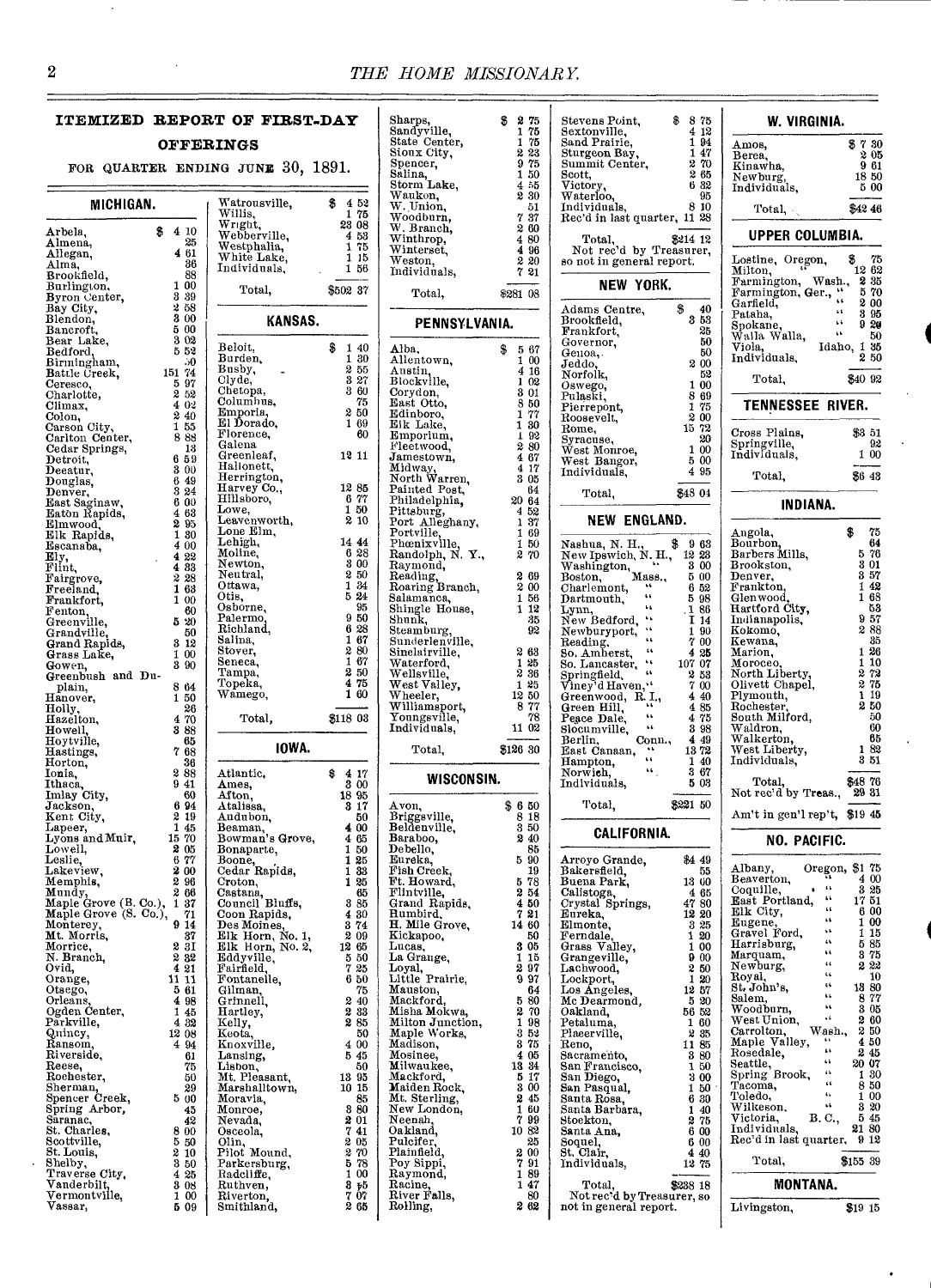| TEXAS.                                                                                                                                                                                                | Plum River,<br>Rock Island,                                                                                                                                                  | Seattle, Wash.,<br>4 00<br>Spring Brook, Wash.,<br>384                                                                                                                       | 20 07<br>110                                             | <b>VERMONT.</b>                                                                                                                       |                                                         | ATLANTIC.                                                                                                 |                                             |
|-------------------------------------------------------------------------------------------------------------------------------------------------------------------------------------------------------|------------------------------------------------------------------------------------------------------------------------------------------------------------------------------|------------------------------------------------------------------------------------------------------------------------------------------------------------------------------|----------------------------------------------------------|---------------------------------------------------------------------------------------------------------------------------------------|---------------------------------------------------------|-----------------------------------------------------------------------------------------------------------|---------------------------------------------|
| \$255<br>Cleburne,<br>Clifton,<br>260<br>4 40<br>Corsicana,<br>3 30<br>Cedar Grove.<br>Dallas,<br>11 15<br>Ladonia,<br>1 00<br>Mt. Pleasant,<br>25<br>Peoria.<br>6 05                                 | Rockford,<br>Rutland,<br>Springfield,<br>Sheridan,<br>Tilford.<br>West Salem,<br>31 43<br>Individuals,<br>۰                                                                  | Tacoma, Wash.<br>4 4 2<br>Toledo,<br>6 11<br>Wilkeson, Wash.,<br>Victoria, B. C.,<br>3 66<br>9.03<br>Individuals.<br>271<br>Rec'd in last qr.,<br>7 18<br>Total.             | 8 50<br>100<br>3 20<br>5 4 6<br>21 80<br>912<br>\$155 39 | Bordoville,<br>Bristol.<br>Burlington,<br>Chelsea,<br>East Middlebury,<br>Granville and Warren, 1 12<br>Irasburg and Charles-<br>ton. | \$<br>63<br>2 00<br>3 9 9<br>91<br>4 08<br>100          | Brooklyn,<br>Baltimore.<br>Vineland.<br>Washington,<br>Total,<br>ARKANSAS.                                | \$21 66<br>5 68<br>2 00<br>42 83<br>\$72 17 |
| 3 30<br>Plano.                                                                                                                                                                                        | \$255 37<br>Total.                                                                                                                                                           |                                                                                                                                                                              |                                                          | Johnson,<br>Jamaica,                                                                                                                  | 1 30<br>576                                             |                                                                                                           |                                             |
| 5 45<br>Savoy,<br>27 37<br>Individuals,                                                                                                                                                               | NORTH PACIFIC.                                                                                                                                                               | <b>MISSOURI.</b>                                                                                                                                                             |                                                          | Northfield,<br>Rutland,                                                                                                               | 3 77<br>2 00                                            | Hindsville.<br>Little Rock.                                                                               | \$357<br>3 50                               |
| \$67 42<br>Total,                                                                                                                                                                                     | \$175<br>Albany, Or.,                                                                                                                                                        | Appleton City,<br>Carthage,                                                                                                                                                  | \$<br>95<br>44<br>9 00                                   | Wolcott.<br>Weston.                                                                                                                   | 1 00<br>2 00                                            | Mansfield.<br>Texarkana.<br>Van Buren.                                                                    | 95<br>1 43<br>1 32                          |
| ILLINOIS.                                                                                                                                                                                             | Beaverton, Or.,<br>Coquille, Or.,                                                                                                                                            | 4 00<br>Economy.<br>3 25<br>Hamilton,                                                                                                                                        | 2 19                                                     | Scattering,                                                                                                                           | 2 0 0                                                   | Williford.                                                                                                | 2 65                                        |
|                                                                                                                                                                                                       | 1751<br>East Portland, Or.,                                                                                                                                                  | Half Rock.<br>Harrisonville,<br>6 00                                                                                                                                         | $00\,$<br>1 65                                           | Total.                                                                                                                                | \$38 77                                                 | Total,                                                                                                    | \$13 12                                     |
| 3311<br>Aledo.<br>Belvidere.<br>8 00<br>Bloomington,<br>3 25                                                                                                                                          | Elk City, Or.,<br>Eugene, Or.,<br>Gravel Ford, Or.,<br>Harrisburg. Or.,                                                                                                      | 90<br>Kansas City,<br>1 15<br>Nevada,<br>Pleasant Hill,<br>5 85                                                                                                              | 43<br>7<br>3 50<br>35<br>98                              | COLORADO.                                                                                                                             |                                                         | OUEBEC.                                                                                                   |                                             |
| Chicago Scand.,<br>55 24<br>Chicago Eng.,<br>17 41<br>Cerro Gordo,<br>66 05<br>6 25<br>Du Quoin,<br>Keenville.<br>4 15<br>3 25<br>Lena.<br>Lovington.<br>15<br>Martinsville,<br>183<br>Onarga,<br>855 | Marquam, Or.,<br>Newberg, Or.,<br>Royal, Or.,<br>St. John's, Or.<br>13 80<br>Salem, Or.,<br>Woodburn, Or.,<br>West Union, Or.,<br>Carrollton, Wash.,<br>Maple Valley, Wash., | Rockville.<br>375<br>2 22<br>Rich Hill,<br>Sedalia.<br>10<br>Schell City,<br>8 77<br>Utica.<br>Individuals,<br>3 05<br>240<br>Total.<br>2 50<br>Not rec'd by Treas.,<br>4 50 | 65<br>2 25<br>50<br>2 00<br>6 35<br>\$42 24              | Boulder.<br>Denver.<br>Ft. Collins.<br>Hillsboro.<br>Pueblo.<br>Trinidad,<br>Miscellaneous,                                           | \$26 67<br>5 03<br>3 4 4<br>370<br>9 20<br>4 51<br>6 20 | Buckingham and<br>Angers,<br>Dixville,<br>East Richford,<br>Fitch Bay,<br>South Bolton,<br>South Stukely, | \$50 04<br>5 07<br>185<br>185<br>85<br>34   |
| Proctor,<br>5 75                                                                                                                                                                                      | Rosedale, Wash.,                                                                                                                                                             | so not in gen'l rep't.<br>245                                                                                                                                                |                                                          | Total,                                                                                                                                | \$5875                                                  | Total.                                                                                                    | 860 00                                      |

#### **ITEMS FROM THE FIELD.**

SINCE the canvasser's convention in London, in May last, there have been more canvassers in the British field than ever before, and they have bad increased success in taking orders. A letter just received from the European General Canvassing Agent, Brother E. M. Morrison, says :—

"You will be pleased to know that the agents here are having splendid success in the delivery which they are making this week. The office has shipped them over three tons of books, and has already received nearly three hundred pounds in payment for the same. The agents write that the people seem well pleased with their investment, and think the book very cheap. It is now demonstrated that this is a good book field, and when the immense population is taken into account, may be considered the best in the world. We will put three or four new agents to work next week. We wish we had a thousand more, and books to fill their orders. The reports coming in from Scandinavia are also of an encouraging nature."

IN the list of appropriations voted by the Foreign Mission Board, for carrying on the work of foreign missions during the present fiscal year, it will be noticed that provision is again made for colporters' schools in the European fields. Our brethren well know how helpful the general and disstrict institutes for workers have been to the cause in this country. In foreign fields, the same impetus is given to the work by these schools, and those who have attended them appreciate the benefits which they have shared. Not long since, there came to the Board from Hamburg, Germany, the following memorial, signed by twenty-nine persons : —

" We, the undersigned, express herewith to our brethren in America our heartfelt thanks that they have enabled us to attend the school at Hamburg. ' We desire especially to show our appreciation by endeavoring, with the, help of God, to present the truth to as many people as possible in this great mission field."

The fields represented by the signers are, Germany, Holland, Russia, Switzerland, Hungary, and Scandinavia.

THE report from the Russian Mission for the year ending June 30, shows a membership of 383, in twelve churches, with thirty-five scattered Sabbath-keepers who have regularly reported. During the year the German church at Friedrichsfeld (Russia), with .thirteen members, and the Russian church at Kiew, with eight members, have been organized, and there is besides another company of fifteen who desire organization. There are two ordained ministers, two licentiates, and three canvassers, at present, in Russia. The tithe has risen from \$217 to \$370, and besides this the brethren (many of whom are very poor) paid about \$80 toward the expenses of Elder Conradi's last visit to Russia.

As items of progress in Germany, we note that during the year a church has been organized in Barmen, with a membership of twenty-two, and there is a prospect that several new churches will be organized out of the forty scattered Sabbath-keepers in Germany. The increase for the year has been some sixty Sabbath-keepers, while the tithe receipts have risen from \$298 the previous year, to \$752.12 this year.

THE canvassing force in Great Britain has been largely increased from the ranks of our brethren and sisters in that field. An extract from a recent address by the superintendent of the British Mission, shows the point toward which our British brethren are working: " Our brethren in America have taken a deep interest in the work in this field ever since its first inception, and have sacrificed means and men for its advancement. In this country our brethren should look forward to the near future for the cause to become self-sustaining, and each should labor to that end."